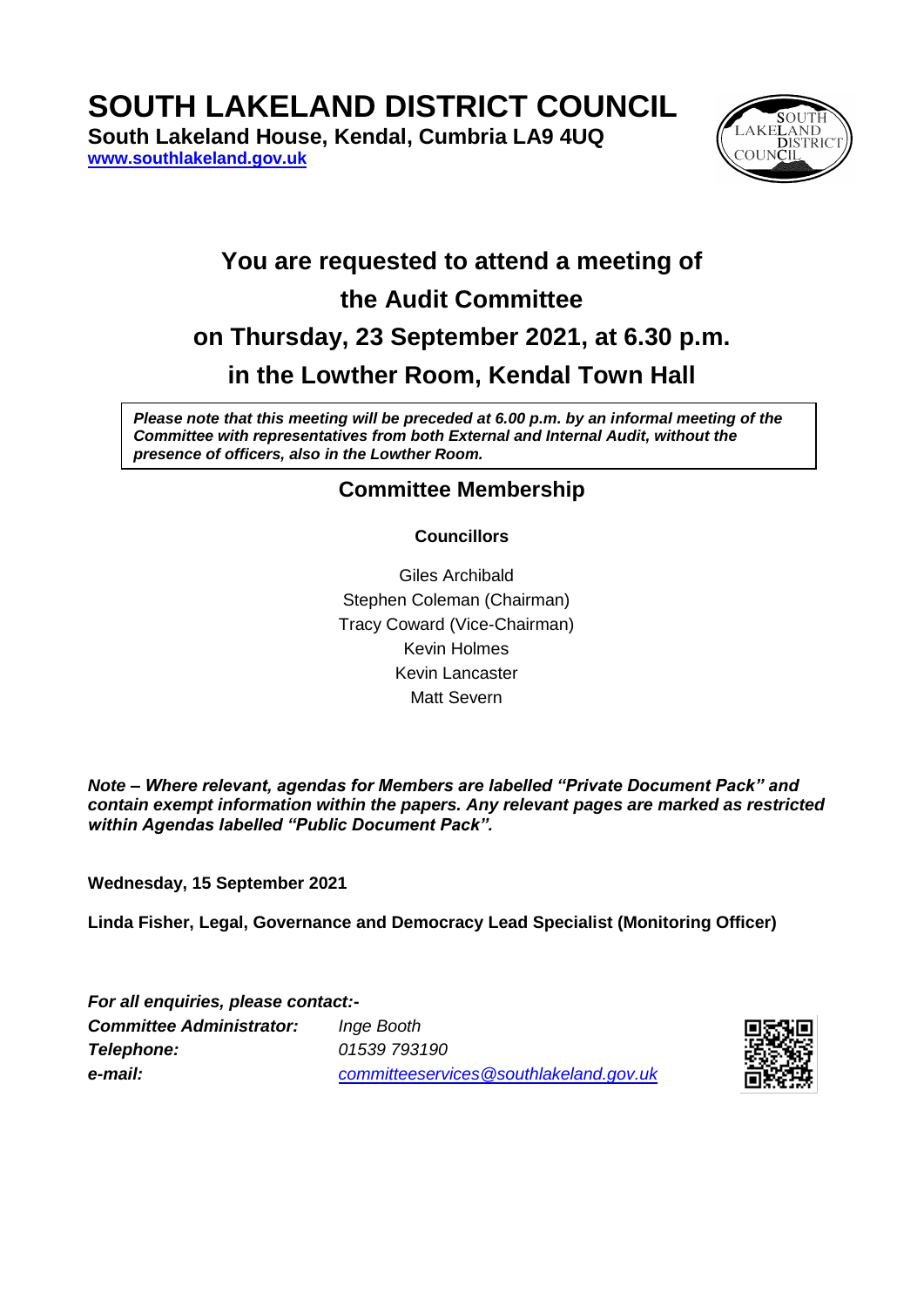# **AGENDA**

|                |                                                                                                                                                                                                                                                                                                                                                                                          | Page Nos. |
|----------------|------------------------------------------------------------------------------------------------------------------------------------------------------------------------------------------------------------------------------------------------------------------------------------------------------------------------------------------------------------------------------------------|-----------|
| <b>PART I</b>  |                                                                                                                                                                                                                                                                                                                                                                                          |           |
| 1              | <b>APOLOGIES</b>                                                                                                                                                                                                                                                                                                                                                                         |           |
|                | To receive apologies for absence, if any.                                                                                                                                                                                                                                                                                                                                                |           |
| $\mathbf{2}$   | <b>MINUTES</b>                                                                                                                                                                                                                                                                                                                                                                           | $5 - 10$  |
|                | To authorise the Chairman to sign, as a correct record, the minutes of the<br>meeting of the Committee held on 29 July 2021.                                                                                                                                                                                                                                                             |           |
| 3              | <b>DECLARATIONS OF INTEREST</b>                                                                                                                                                                                                                                                                                                                                                          |           |
|                | To receive declarations by Members of interests in respect of items on this<br>Agenda.                                                                                                                                                                                                                                                                                                   |           |
|                | Members are reminded that, in accordance with the revised Code of Conduct,<br>they are required to declare any disclosable pecuniary interests or other<br>registrable interests which have not already been declared in the Council's<br>Register of Interests. (It is a criminal offence not to declare a disclosable<br>pecuniary interest either in the Register or at the meeting.) |           |
|                | Members may, however, also decide, in the interests of clarity and<br>transparency, to declare at this point in the meeting, any such disclosable<br>pecuniary interests which they have already declared in the Register, as well as<br>any other registrable or other interests.                                                                                                       |           |
|                | If a Member requires advice on any item involving a possible declaration of<br>interest which could affect his/her ability to speak and/or vote, he/she is advised<br>to contact the Monitoring Officer at least 24 hours in advance of the meeting.                                                                                                                                     |           |
| 4              | <b>LOCAL GOVERNMENT ACT 1972 - EXCLUDED ITEMS</b>                                                                                                                                                                                                                                                                                                                                        |           |
|                | To consider whether the items, if any, in Part II of the Agenda should be<br>considered in the presence of the press and public.                                                                                                                                                                                                                                                         |           |
| 5              | AUDIT COMMITTEE 2021/22 WORK PROGRAMME (SEPTEMBER 2021)                                                                                                                                                                                                                                                                                                                                  | 11 - 14   |
|                | To consider progress against the Committee's 2021/22 Work Programme.                                                                                                                                                                                                                                                                                                                     |           |
| 6              | <b>INTERNAL AUDIT PROGRESS REPORT 2021/22 (SEPTEMBER 2021)</b>                                                                                                                                                                                                                                                                                                                           | $15 - 66$ |
|                | To consider a summary of progress in completing the Internal Audit Annual Plan<br>in 2021/22, including three final Internal Audit reports and an update on<br>progress achieved in implementing recommendations from previous Internal<br>Audit reviews.                                                                                                                                |           |
| $\overline{7}$ | AUDITED STATEMENT OF ACCOUNTS AND ANNUAL GOVERNANCE<br>STATEMENT 2020/21                                                                                                                                                                                                                                                                                                                 | $67 - 86$ |
|                | To consider and authorise the signing of the Statement of Accounts 2020/21<br>and the Letter of Representation following the external audit and to note the<br>Annual Governance Statement Action Plan (Appendices 2, 4 and 5 to follow).                                                                                                                                                |           |
| 8              | <b>EXTERNAL AUDIT OPINION ON ACCOUNTS - AUDIT FINDINGS REPORT</b>                                                                                                                                                                                                                                                                                                                        |           |
|                | To consider the Audit Findings Report for the year ended 31 March 2021 issued<br>by Grant Thornton (report to follow).                                                                                                                                                                                                                                                                   |           |